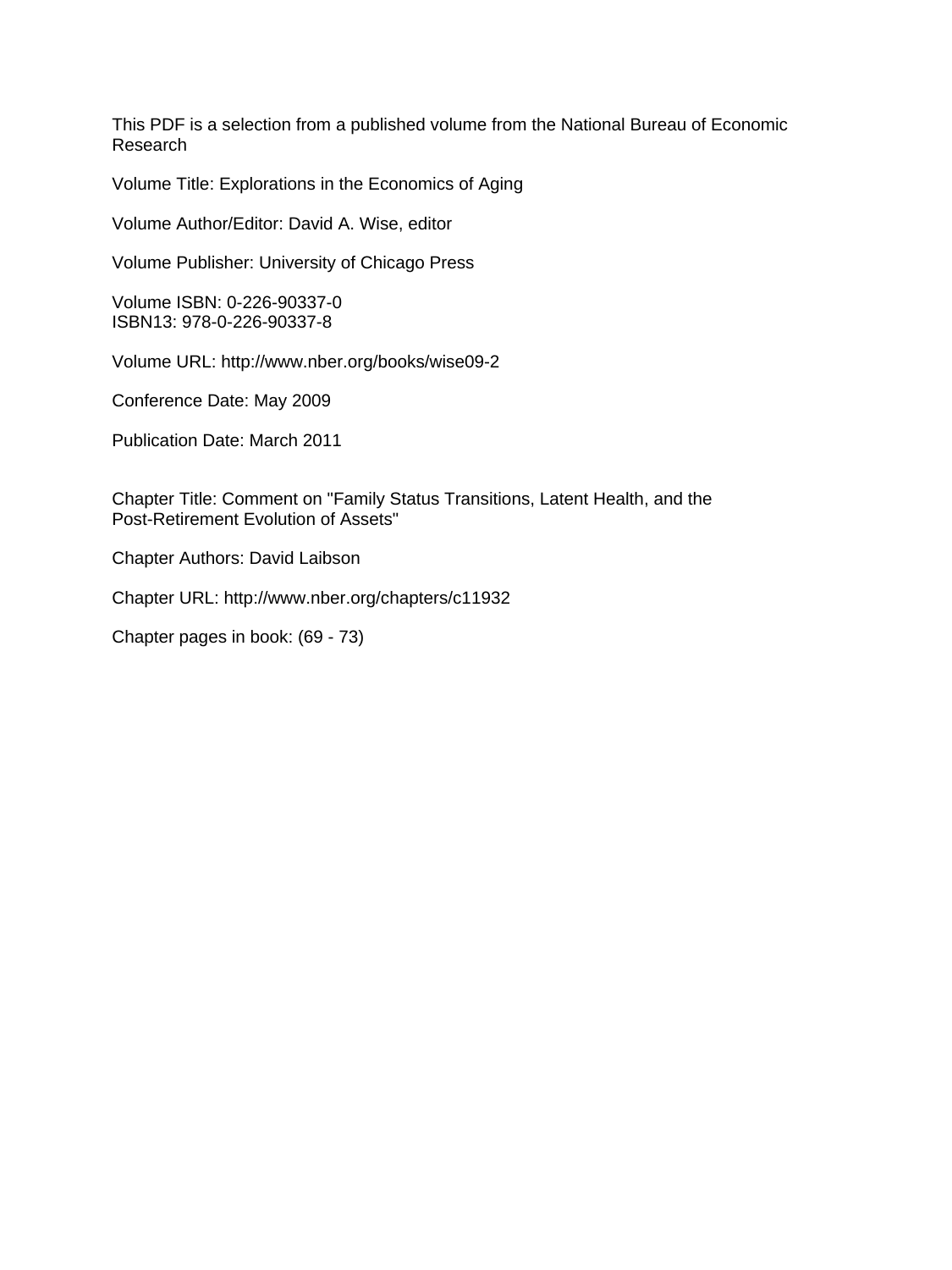———. 2004. Aging and housing equity: Another look. In *Perspectives in the economics of aging,* ed. D. Wise, 127–80. Chicago: University of Chicago Press.

## **Comment** David Laibson

How do households decumulate their retirement savings? This is one of the most important open questions in the retirement savings literature. Poterba, Venti, and Wise (hereafter PVW) establish many interesting and important facts about the decumulation process. After resolving lots of critical technical issues that arise because of measurement errors in the HRS data, PVW show three properties. First, net worth tends to rise robustly throughout old age in both two- person households and one- person households. Second, demographic transitions (e.g., widowhood) tend to slow the growth of wealth, and this wealth reduction begins long before the actual demographic transition occurs. Third, there is a very strong positive association between health and wealth. Healthy households have higher levels of wealth and higher growth rates of wealth.

These facts should lead economists to reevaluate the classical model of life cycle consumption. Figure 1C.1 plots the predictions of the classical model (e.g., the life cycle hypothesis of Modigliani and the permanent income hypothesis of Friedman): a tent- shaped wealth accumulation pattern. Wealth rises smoothly during working life. Then wealth falls smoothly during retirement. However, PVW's evidence supports a more complex wealth decumulation pattern, like the pattern plotted in figure  $1C.2$ . In this figure, wealth continues rising even *after* retirement, until elevated health- related expenses cause a substantial decline in wealth. At the end of this health shock, wealth resumes its rise until another health event occurs. Figure 1C.2 illustrates a case with two (wealth- reducing) health events, but in principle many expensive health events could occur before wealth is completely spent. Moreover, these health events need not be discrete (the discrete case is illustrated in the figure).

In this discussion, I present a tractable model of such complicated decumulation dynamics. The model is in continuous- time, though the model has discrete medical events.

Let  $\mu$  represent the hazard rate of arrival of one of these discrete medical events. To keep the modeling simple, assume that a medical event is *both* expensive and deadly (e.g., a retiree experiences a stroke, which leads to

David Laibson is a Harvard College Professor and the Robert I. Goldman Professor of Economics at Harvard University, and a research associate of the National Bureau of Economic Research.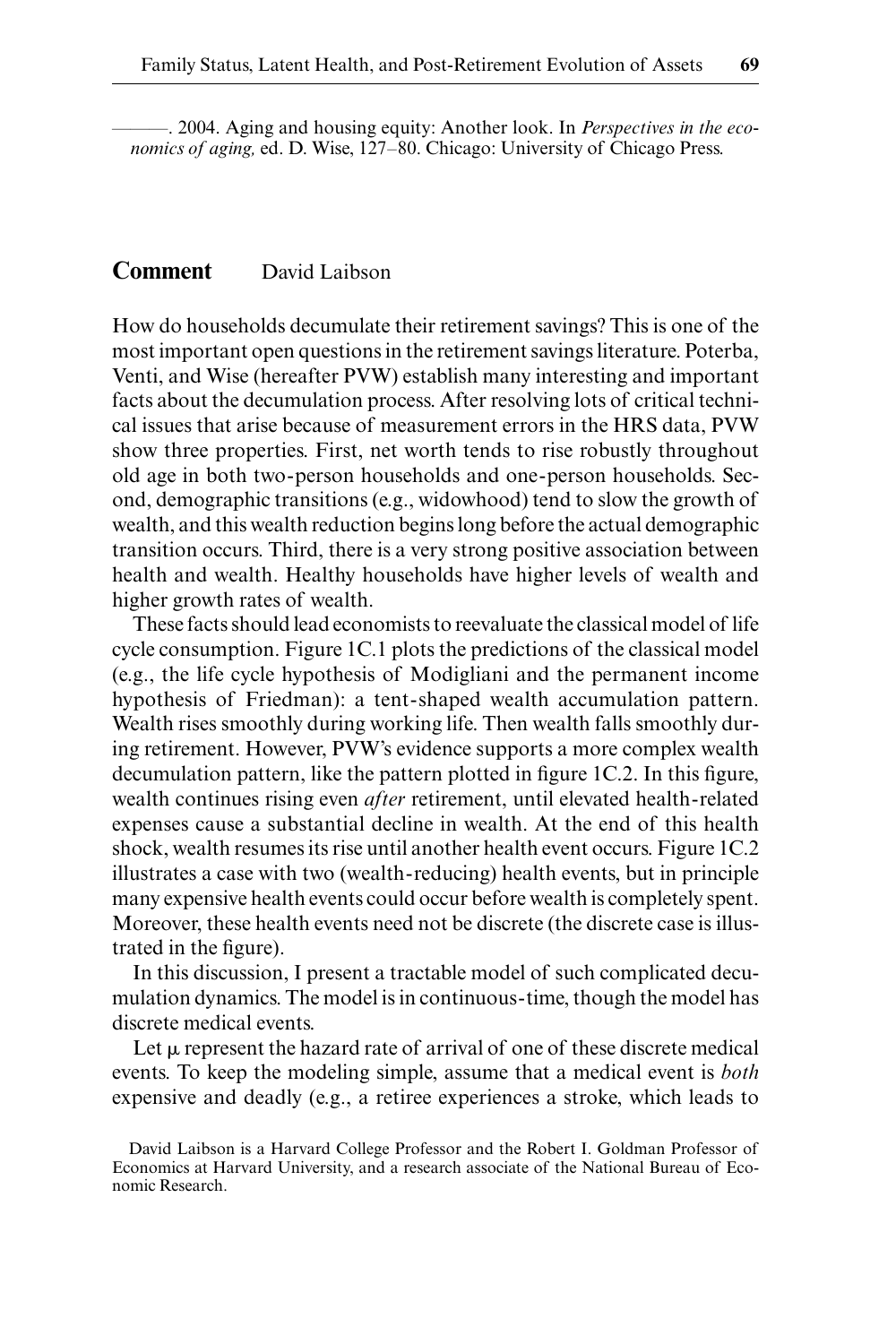

**Fig. 1C.1 Life cycle wealth dynamics predicted by classical theories**



**Fig. 1C.2 Stylized empirical patterns of wealth decumulation**

 hospitalization, long- term care, and mortality). I summarize this by assuming that discrete medical- event utility is given by

$$
M(C_M) = \frac{{}_{\mathsf{S}} C_M^{1-\gamma}}{1-\gamma},
$$

where  $C_M$  is the out-of-pocket expenditure (endogenously chosen) during the medical event.

I assume that there is no bequest motive and no annuity market. Households have a utility function with constant relative risk aversion,  $\gamma$ . The flow utility for a household of size *n* is given by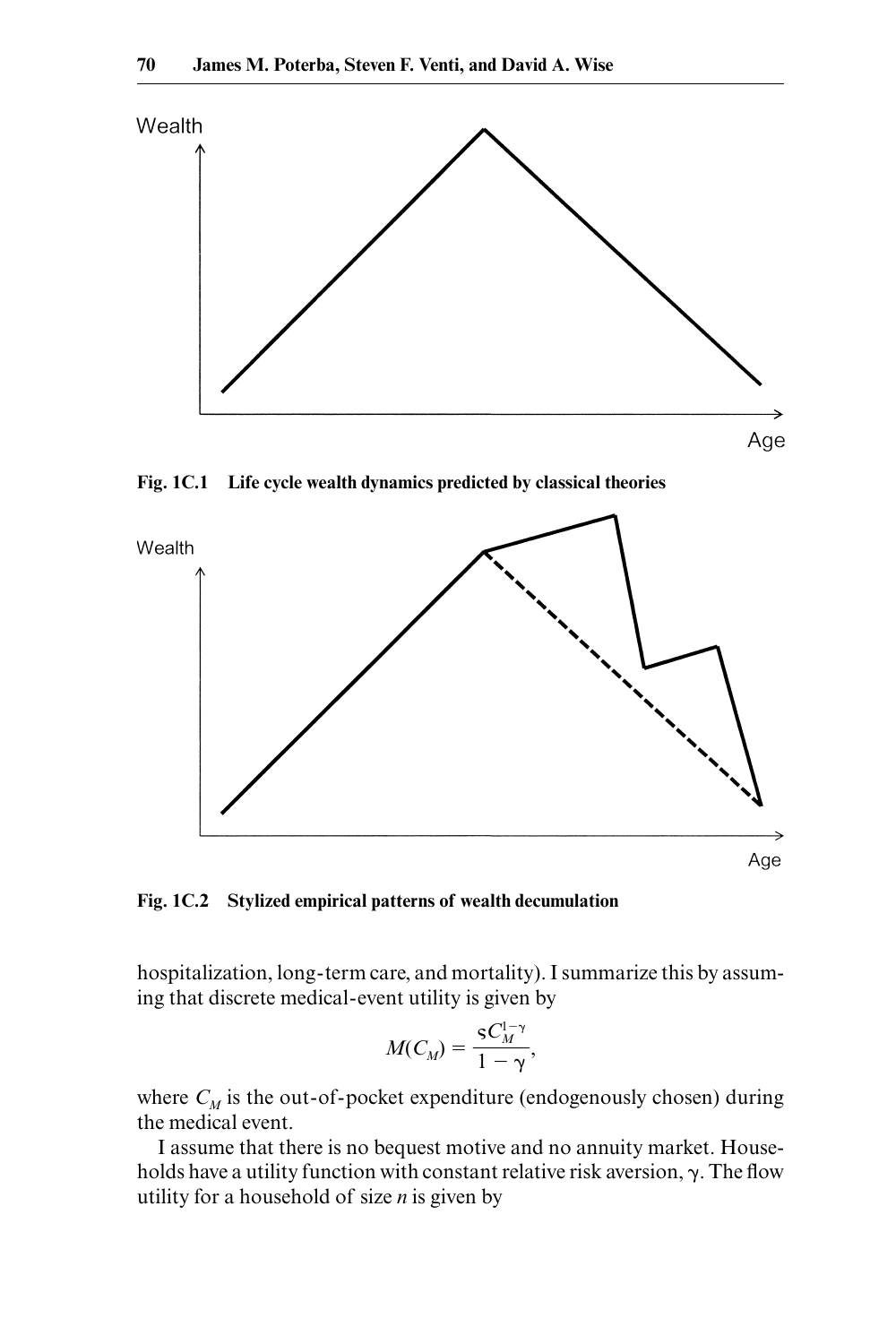$$
n \times u\left(\frac{C}{n^{\theta}}\right) = n \times \frac{(C/n^{\theta})^{1-\gamma}}{1-\gamma}.
$$

To gain intuition, consider the following three benchmark cases: (a) no returns to scale,  $\theta = 1$ ; (b) infinite returns to scale,  $\theta = 0$ ; and (c) square-root returns to scale,  $\theta = 1/2$ . The last case is the leading empirical case.

Outside of medical events, the dynamics for wealth are smooth,

$$
dW = rW - C,
$$

where *r* is the real interest rate. During a medical event, the dynamics for *W* are discrete,

$$
\Delta W = W - C_{M}.
$$

With a discount rate of  $\rho$ , the continuous-time Bellman equation for a one- person household (e.g., after the death of a spouse), is given by

$$
\rho V_1(W) = u(C) + EdV_1
$$
  
=  $u(C) + \frac{\delta V_1}{\delta W} [rW - C] + \mu \left[ \zeta \frac{W^{1-\gamma}}{1-\gamma} - V_1(W) \right].$ 

The continuous- time Bellman equation for a two- person household is given by

$$
\rho V_2(W) = 2 \times u \left(\frac{C}{2^{\theta}}\right) + EdV_2
$$
  
= 2 \times u \left(\frac{C}{2^{\theta}}\right) + \frac{\delta V\_2}{\delta W} [rW - C]  
+ 
$$
\mu \left[\frac{\zeta C_M^{1-\gamma}}{1-\gamma} + V_1(W - C_M) - V_2(W)\right].
$$

Using the guess- and- check method, it is easy to show that the value function for the one- person household is given by

$$
V_1(W) = \frac{\phi_1 W^{1-\gamma}}{1-\gamma},
$$

where  $\phi_1$  is a constant to be solved. Applying the envelope theorem yields,

$$
C=\varphi_1^{-1/\gamma}W.
$$

Solving for the marginal propensity to consume (MPC),  $\phi_1^{-1/\gamma}$ , yields,

$$
\rho + \mu = \gamma \varphi_1^{-\frac{1}{\gamma}} + (1 - \gamma)r + \varphi_1^{-1} \mu \zeta.
$$

We now characterize the tractable case of ln utility, which is obtained by letting  $\gamma \rightarrow 1$ . Now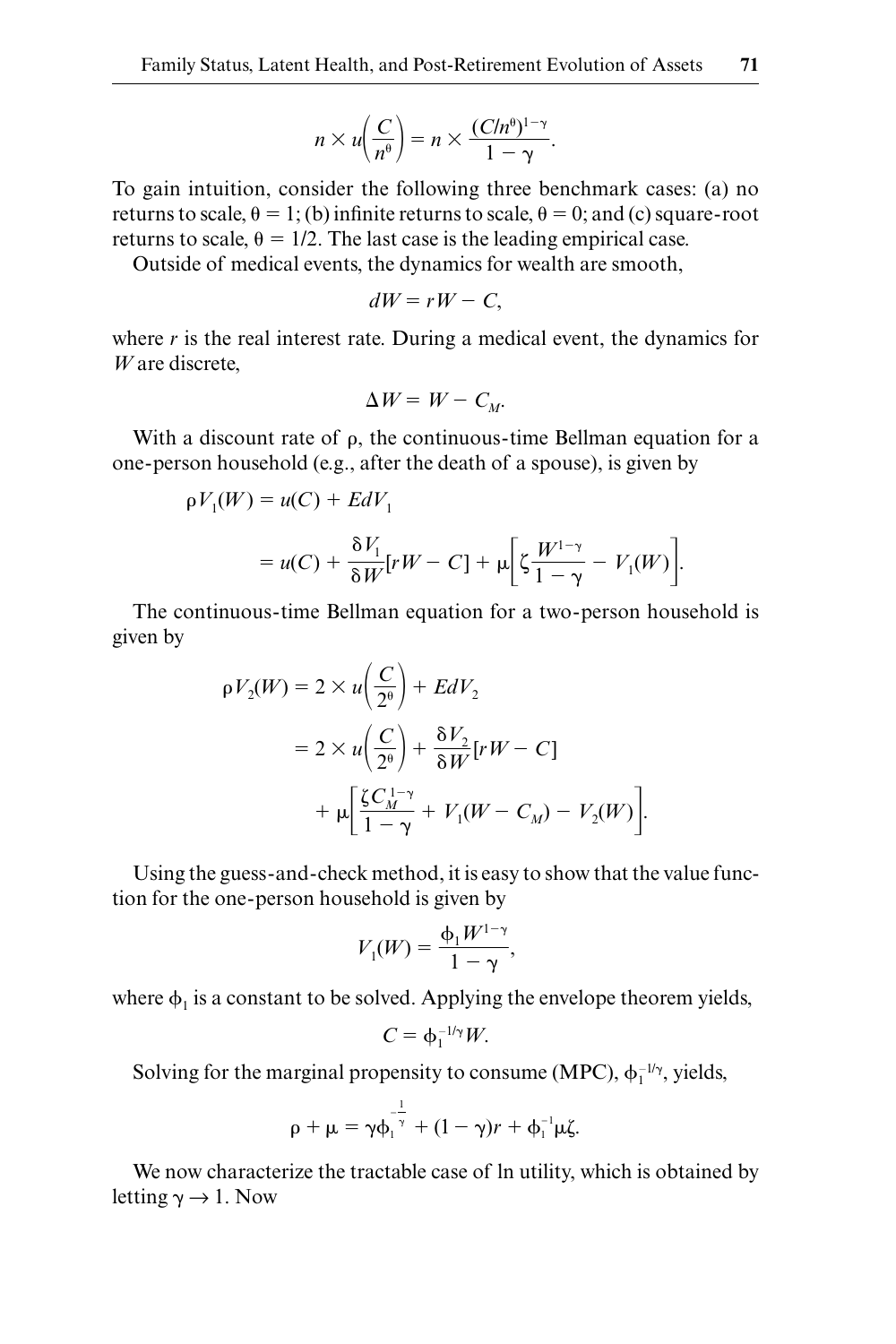$$
MPC = \phi_1^{-1} = \frac{\rho + \mu}{1 + \mu \zeta}.
$$

Hence, the MPC rises with  $\rho$ , falls with  $\zeta$ , and has an ambiguous relationship with  $\mu$ . For this case, wealth will accumulate even if

$$
r=\rho+\mu.
$$

We can solve for medical spending during a medical event experienced by the first spouse:

$$
\lambda^* = \arg \max \frac{\zeta(\lambda W)^{1-\gamma}}{1-\gamma} + \frac{\phi_1(W - \lambda W)^{1-\gamma}}{1-\gamma}
$$

$$
= \arg \max \frac{\zeta \lambda^{1-\gamma}}{1-\gamma} + \frac{\phi_1(1-\lambda)^{1-\gamma}}{1-\gamma}.
$$

The first-order condition (FOC) implies that

$$
0=\zeta\lambda^{-\gamma}-\varphi_1(1-\lambda)^{-\gamma}.
$$

Setting  $\gamma = 1$  implies

$$
\zeta(1 - \lambda) = \phi_1 \lambda
$$

$$
\lambda = \frac{\zeta}{\phi_1 + \zeta}
$$

$$
= \frac{\zeta}{[(1 + \mu \zeta)/(\rho + \mu)] + \zeta}
$$

Finally, we can also solve for two-person household by confirming that the following functional form satisfies the Bellman equation for the twoperson household.

person nousenola.  
\n
$$
V_2(W) = \frac{\Phi_2 W^{1-\gamma}}{1-\gamma}.
$$

By the envelope theorem:

$$
C=2^{1-\theta(1-\gamma)/\gamma}\,\Phi_2^{-1/\lambda}W.
$$

Plugging this expression into the Bellman equation, and simplifying, yields,

$$
\rho = 2^{1-\theta(1-\gamma)/\gamma} \Phi_2^{-1/\gamma} + (1-\gamma)[r - 2^{1-\theta(1-\gamma)/\gamma} \Phi_2^{-1/\gamma}]
$$

$$
+ \mu \left[ \frac{\zeta \lambda^{1-\gamma}}{\Phi_2} + \frac{\Phi_1}{\Phi_2} (1-\lambda)^{1-\gamma} - 1 \right].
$$

Again, we will study the special case,  $\gamma = 1$ . This implies